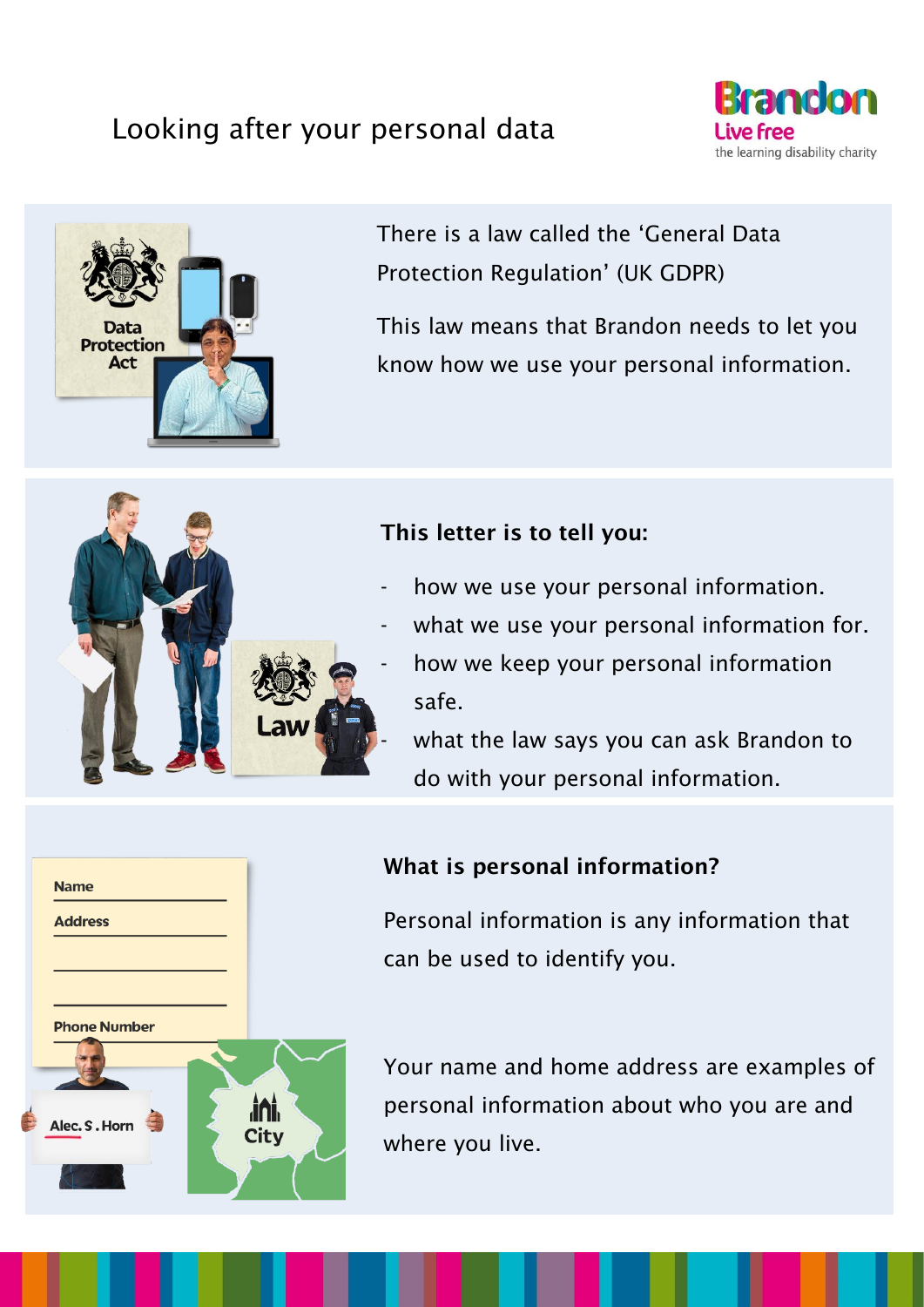# Looking after your personal information





#### Who are we?

Brandon Trust

Brandon are asked to support people with learning disabilities. This is called a contract.



#### Why do we keep your personal information?

To make sure you get the best support, we need to know what support you need.

We find out how you need to be supported from your personal information.





## How long do we keep your personal information for?

If you are an adult, over 18 years old, we keep your personal information for 8 years after we stop supporting you.

If you are a child, under the age of 18, we keep your personal information until your 25<sup>th</sup> or 26<sup>th</sup> birthday, if we stopped supporting you at 18.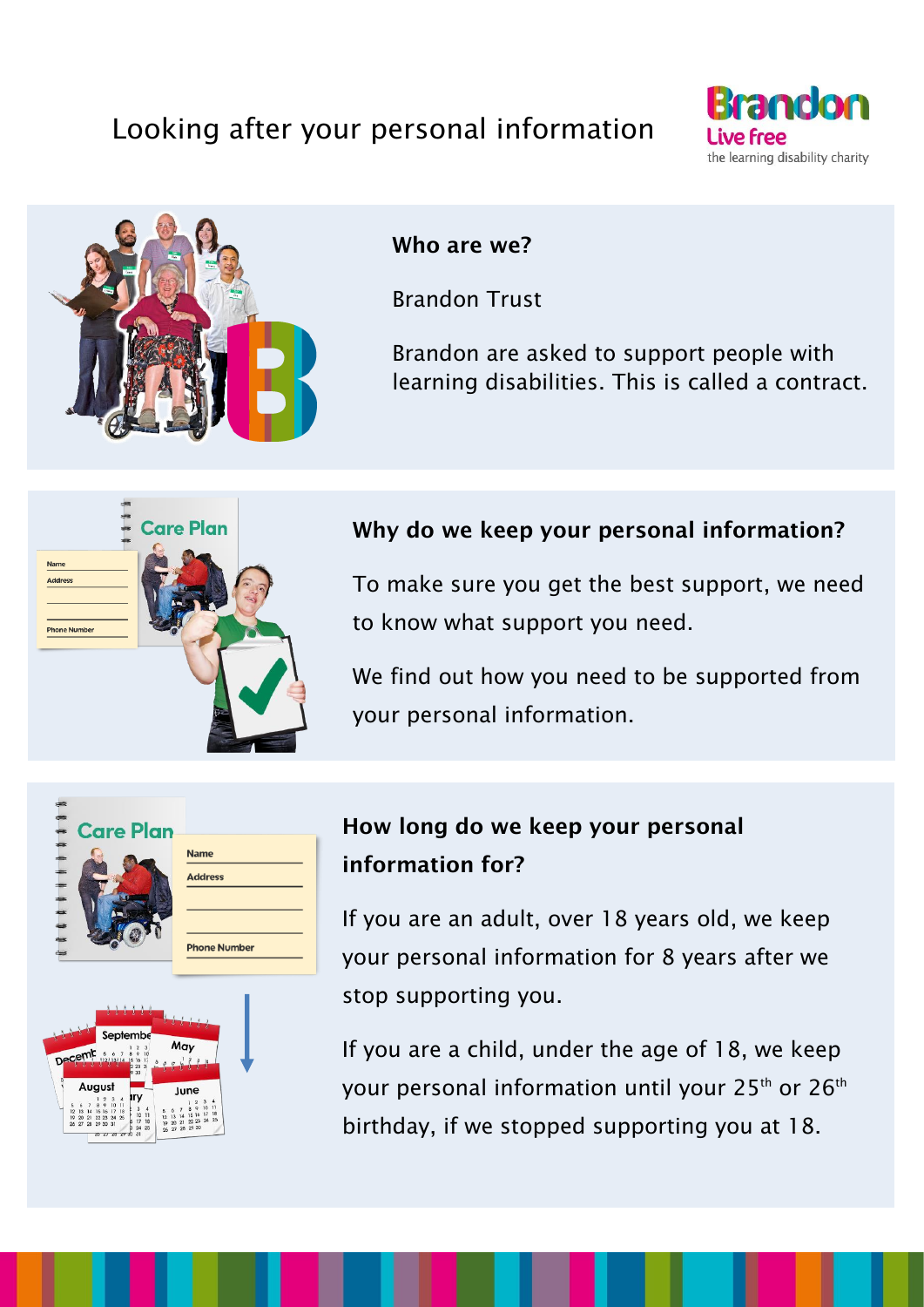# looking after your part data





# Who do we share your personal information with?

We share your personal information with the people in your circle of support. You choose these people and put them in your 'plan for life'.

We only share the information that is important for the person in your circle of support to know about.

We may share your information with:

- Emergency services.
- People from the government who make sure Brandon is supporting you properly, and only other people the law says we have to.

This decision to share your information may be made in your best interest.

Best interest means a decision is made for you if you are in trouble or can't make the decision for yourself.

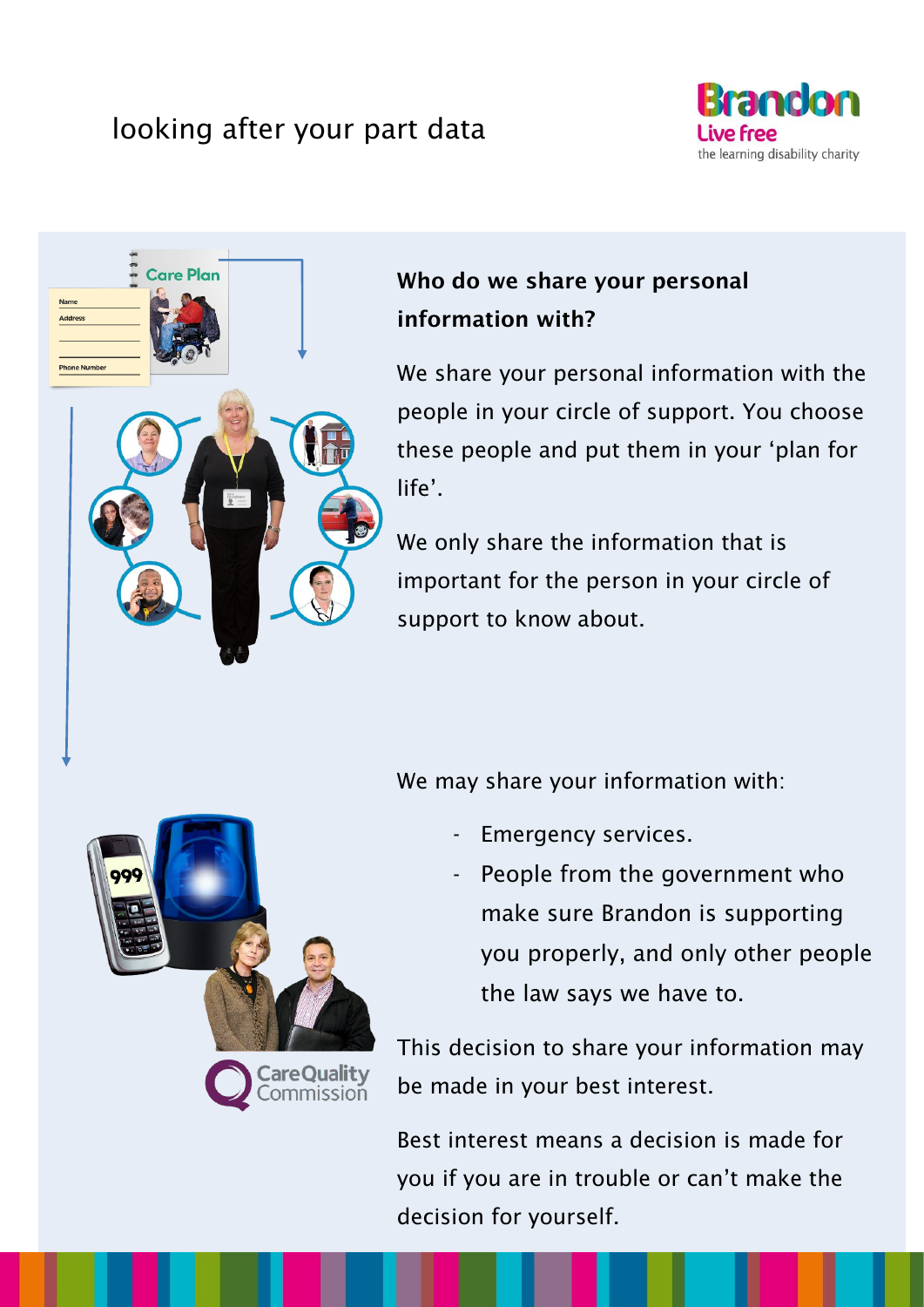# Looking after your data





#### How do we keep your personal information safe?

Your personal data is kept:

- in your home (if you choose or it is in your best interest).
- as an electronic file on a computer.
- stored in a protected office.
- only those people that need to see it can.



The law says you can:

- ask Brandon to tell you how we use your personal information.
- look at your personal information that Brandon keeps.
- have facts about you, that are not true, changed.
- ask us to stop using your personal information.
- ask Brandon to share your personal information with another organisation.